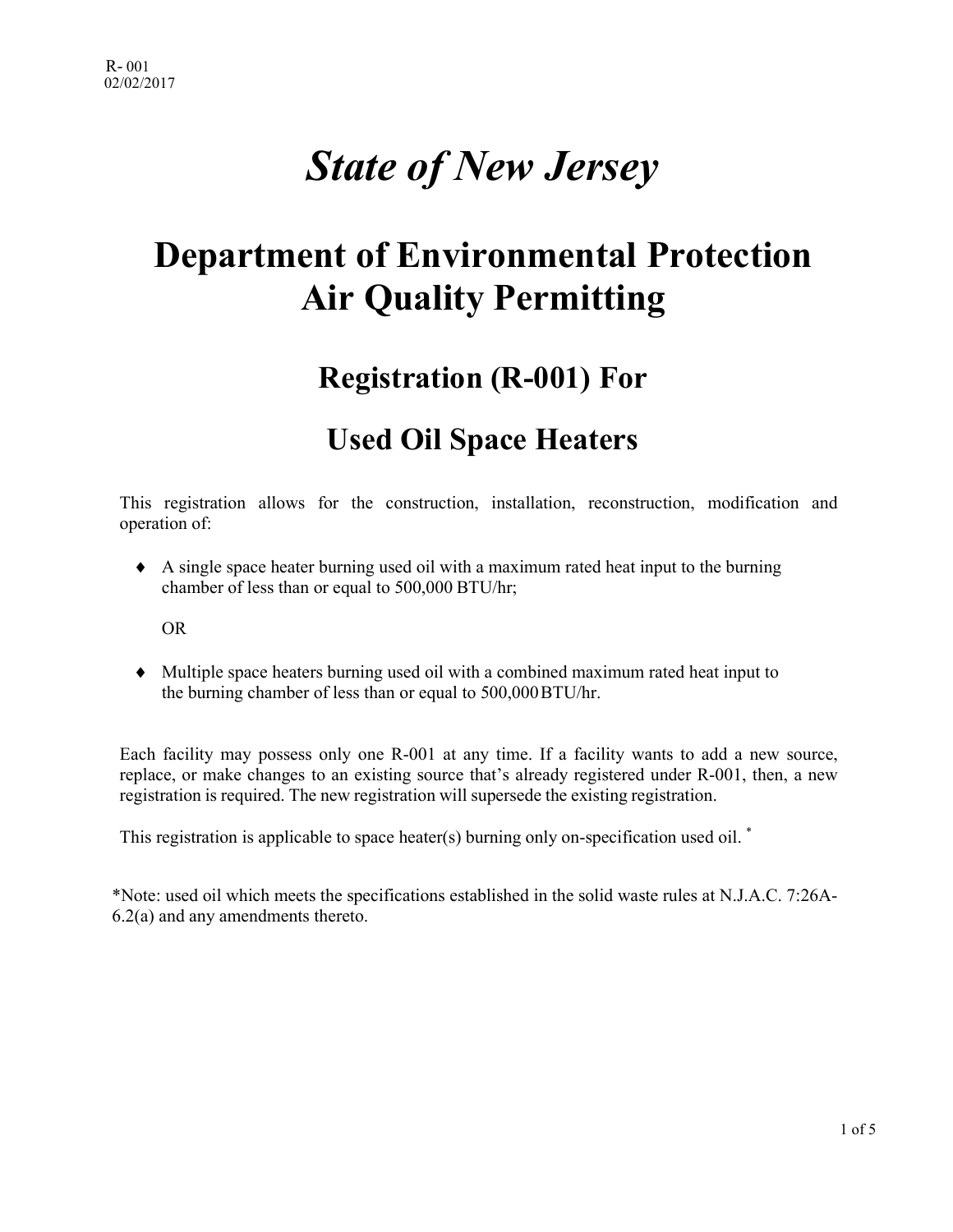#### **I. DEFINITIONS**

The terms used in this registration shall have the same definitions in N.J.A.C. 7:27 et seq. or as defined below:

**"Brake fluid"** means oil drained from the braking system of a conveyance.

**"Commercial fuel"** means solid, liquid, or gaseous fuel normally produced or manufactured, and sold for the purpose of creating useful heat.

**"Crankcase oil"** means oil drained from the crankcase of a conveyance.

**"Do-it-yourselfer used oil collection center"** means any site or facility that accepts and/or aggregates and stores used oil collected only from household do-it-yourselfer used oil generators.

**"Energy recovery"** means the use of heat from combustion for a useful purpose, such as the heating of air or water for space heating or wash water.

**"Fluid catalytic cracking unit"** means a refinery process unit in which petroleum derivatives are continuously charged. The hydrocarbon molecules in the presence of a catalyst suspended in a fluidized bed are fractured into smaller molecules, or react with a contact material suspended in a fluidized bed. This is meant to improve feed stock quality for additional processing, and the catalyst or contact material is continuously regenerated by burning off coke or other deposits.

**"Fuel oil"** means a liquid or liquefiable petroleum product burned for lighting or for the generation of heat or power and derived directly or indirectly from crude oil.

**"Fuel Totalizer"** means a dedicated measuring and/or monitoring device that totalizes, or sums up, the amount of fuel consumed in a time period. Note: Other combustion sources (including insignificant sources) may be included on a fuel totalizer, but will count towards the amount of fuel consumed and/or any fuel limits a facility may have.

**"Household do-it-yourselfer used oil"** means oil that is derived from households, such as used oil generated by individuals who generate used oil through the maintenance of their personal motor vehicles.

**"Household do-it-yourselfer used oil generator"** means an individual who generates household do-it-yourselfer used oil.

**"On-specification used oil"** means used oil which meets the specifications, established in the solid waste rules at N.J.A.C. 7:26A-6.2(a) and any amendments thereto. These specifications are currently as follows:

| Constituent/Property | Allowable Level |
|----------------------|-----------------|
| Arsenic              | 5 ppmw maximum  |
| Cadmium              | 2 ppmw maximum  |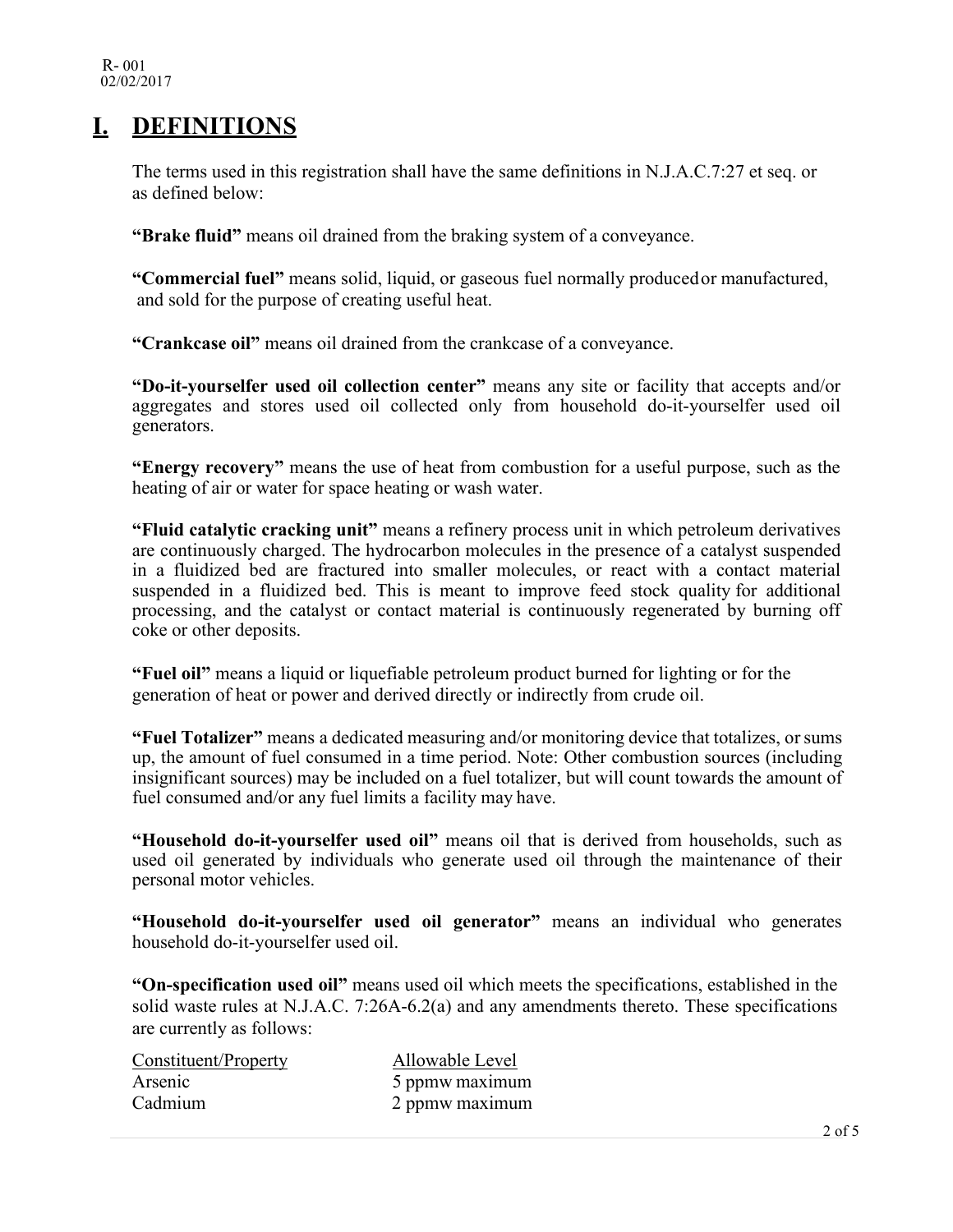| Chromium       | 10 ppmw maximum                |
|----------------|--------------------------------|
| Lead           | 100 ppmw maximum               |
| Flash point    | 100 degrees Fahrenheit minimum |
| Total halogens | 1000 ppmw maximum              |

**"Power steering fluid"** means oil drained from the power steering system of a conveyance.

**"Registration"** means the registering of a space heater with the Department on forms provided by the Department and containing such information as may be required in accordance with N.J.A.C. 7:27-20.3.

**"Space heater"** means a used oil fired space heater that is self-contained, automatically controlled, indirectly fired heating appliance for warming of a non- residential area or for other energy recovery with a maximum rated heat input to the burning chamber of less than or equal to 500,000 BTU/hr.

**"Transmission fluid"** means oil drained from a transmission of a conveyance.

**"Used oil"** means any oil that has been refined from crude oil, or any synthetic oil, that has been used and as a result of such use, is contaminated by physical or chemical impurities, or unused oil that is contaminated by physical or chemical impurities through storage or handling.

**"Visible smoke"** means smoke which obscures light to a degree readily discernible by visual observation.

#### **II. APPLICABILITY**

This registration allows for the construction, installation, reconstruction, modification and operation of:

• A single space heater burning used oil with a maximum rated heat input to the burning chamber of less than or equal to 500,000 BTU/hr;

OR

• Multiple space heaters burning used oil with a combined maximum rated heat input to the burning chamber of less than or equal to 500,000BTU/hr.

Each facility may possess only one R-001 at any time. If a facility wants to add a new source, replace or make changes to an existing source that's already registered under R-001, then, a new registration is required. The new registration will supersede the existing registration

This registration is applicable to space heater(s) burning only on-specification used oil.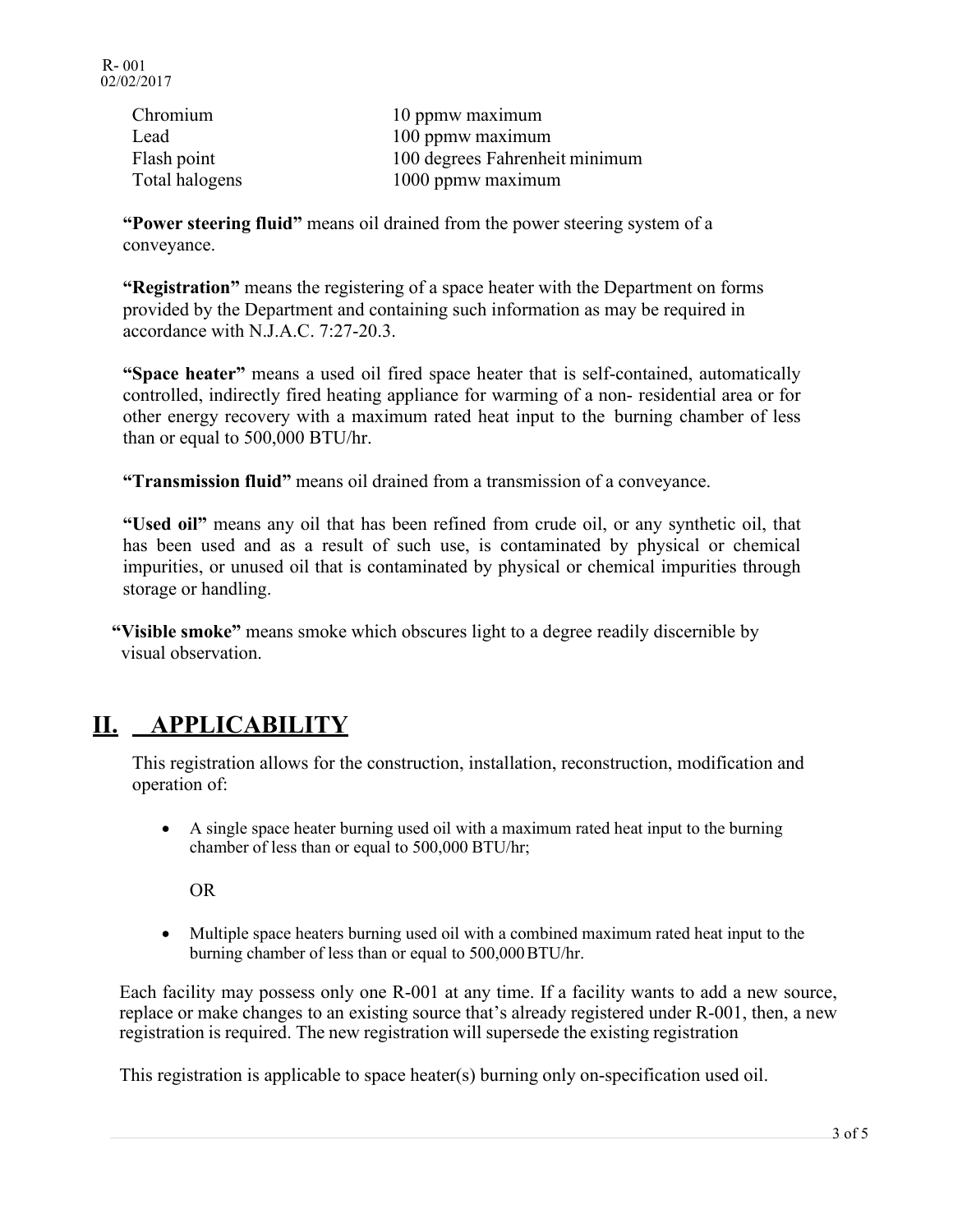#### **III. EXCLUSIONS**

This registration cannot be used to register the following equipment:

- 1. Space heater whose maximum rated heat input to the burning chamber is greater than 500,000 BTU/hr;
- 2. Space heater burning fuel other than used oil;
- 3. Space heater located in a multi family residence (such an apartment building or a dormitory), a day care facility, a pre-school, a school, a hospital, a residence for the elderly, or a nursing home;
- 4. Space heater located in a single-family dwelling, two-family dwelling, or a dwelling of six or less family units, one of which is owner or occupied;
- 5. Used oil which has been blended with any hazardous waste, ad defined pursuant to N.J.A.C. 7:26-26G-5, except as allowed under N.J.A.C.7:26A-6, 7:26G-8 and 9, and 7:27-8, as applicable.

#### **IV. EQUIPMENT SPECIFICATIONS**

Each space heater registered under this registration shall have a design maximum rated heat input of less than or equal to 500,000 BTU/hr based on manufacturer's specifications.

- $\Box$  The Permittee shall retain on site the following records for each space heater:
	- 1. The maximum rated heat input of the space heater, in BTU per hour (HHV), per manufacturer's specifications, and
	- 2. Written manufacturer's specifications or written standard operating procedures prepared by the owner oroperator.

 $\Box$  The discharge point of the stack serving the space heater shall be higher than the peak of the roof of the building in which the space heater is located and that discharge point is at least 20 feet above grade.

#### **V. SUBMITTAL / CONTACT INFORMATION:**

For assistance or contact information please go to one of the following resources:

- 1. Regional Air Compliance and Enforcement at: <http://www.nj.gov/dep/enforcement/air.html>
- 2. Small Business Assistance Program at: <https://www.state.nj.us/dep/aqes/sbap/index.html>
- 3. Bureau of Air Permits at: <http://www.nj.gov/dep/aqpp/>

#### **VI. COMPLIANCE PLAN**

The equipment covered by this registration is subject to the applicable requirements listed on the following pages.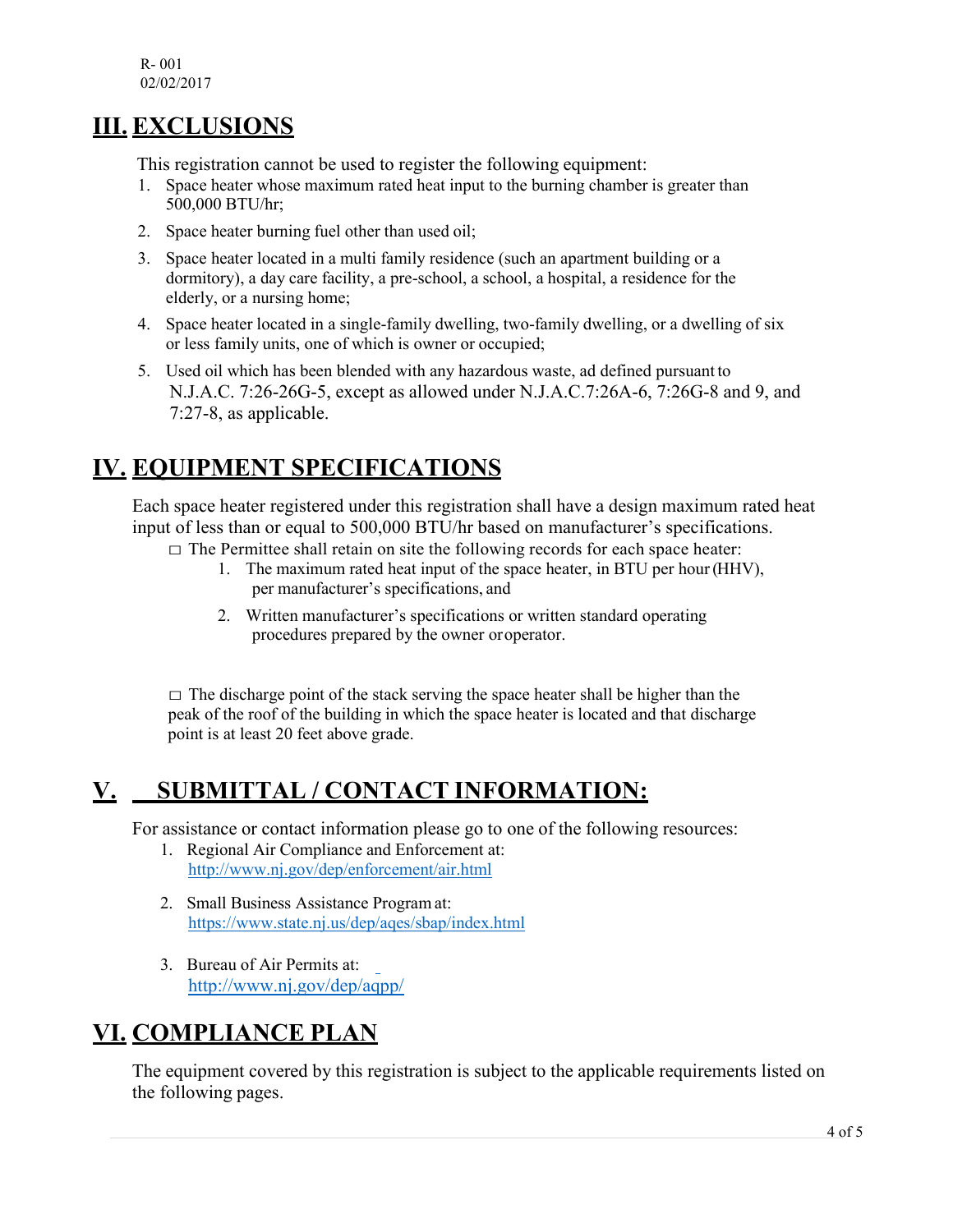# *FACILITY SPECIFIC REQUIREMENTS for USED OIL SPACE HEATERS (R-001)*

## *(COMPLIANCE PLAN)*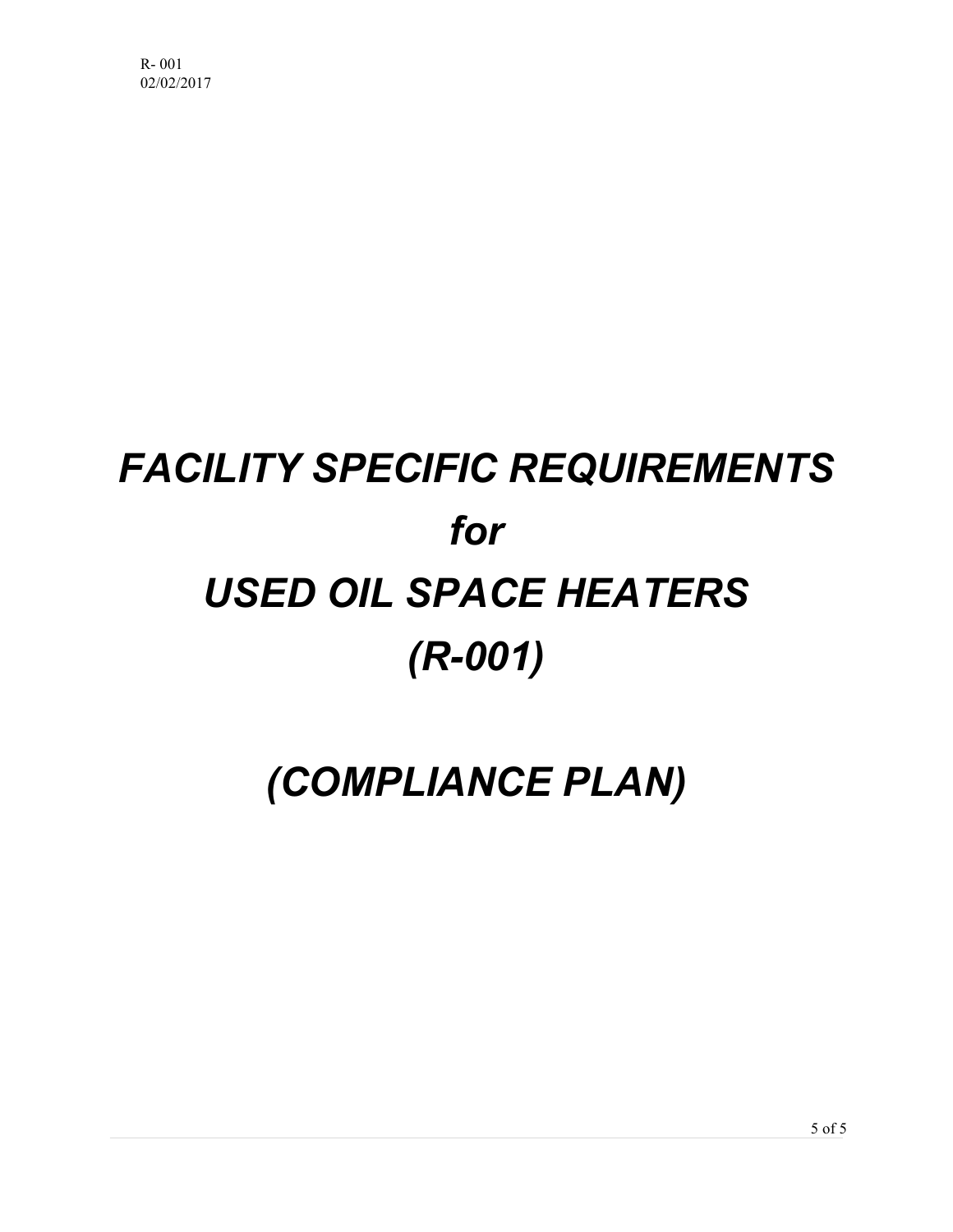#### **COMPLIANCE PLAN: USED OIL SPACE HEATER(S):**

| Item<br>No       | <b>Applicable Requirement</b>                                                                                                                                                                                                                                                                                                                                                                                                                                                                  | <b>Monitoring Requirement</b> | <b>Record keeping Requirement</b> | Submittal/<br><b>Action</b>                                                                                                                                                                                                                                                                                                                                  |
|------------------|------------------------------------------------------------------------------------------------------------------------------------------------------------------------------------------------------------------------------------------------------------------------------------------------------------------------------------------------------------------------------------------------------------------------------------------------------------------------------------------------|-------------------------------|-----------------------------------|--------------------------------------------------------------------------------------------------------------------------------------------------------------------------------------------------------------------------------------------------------------------------------------------------------------------------------------------------------------|
| 1.               | The Registrant shall ensure combustion<br>equipment included in this Registration is<br>easily identifiable by clear and<br>conspicuous labeling, including<br>manufacturer name, model number, serial<br>number, and maximum gross heat input<br>rate to the burning chamber.<br>[N.J.A.C. 7:27-8.13(a)]                                                                                                                                                                                      | None.                         | None.                             | None.                                                                                                                                                                                                                                                                                                                                                        |
| $\overline{2}$ . | This equipment shall not cause any air<br>contaminant, including an air contaminant<br>detectable by the sense of smell, to be<br>present in the outdoor atmosphere in such<br>quantity and duration which is, or tends to<br>be, injurious to human health or welfare,<br>animal or plant life or property, or would<br>unreasonably interfere with the enjoyment<br>of life or property, except in areas over<br>which the Permittee has exclusive use or<br>occupancy.<br>[N.J.A.C. 7:27-5] | None.                         | None.                             | Any operation of the<br>equipment which may cause<br>a release of air contaminants<br>in a quantity or<br>concentration which poses a<br>potential threat to public<br>health, welfare, or the<br>environment or which might<br>reasonably result in citizen<br>complaints shall be reported<br>by the Permittee as required<br>by the Air Pollution Control |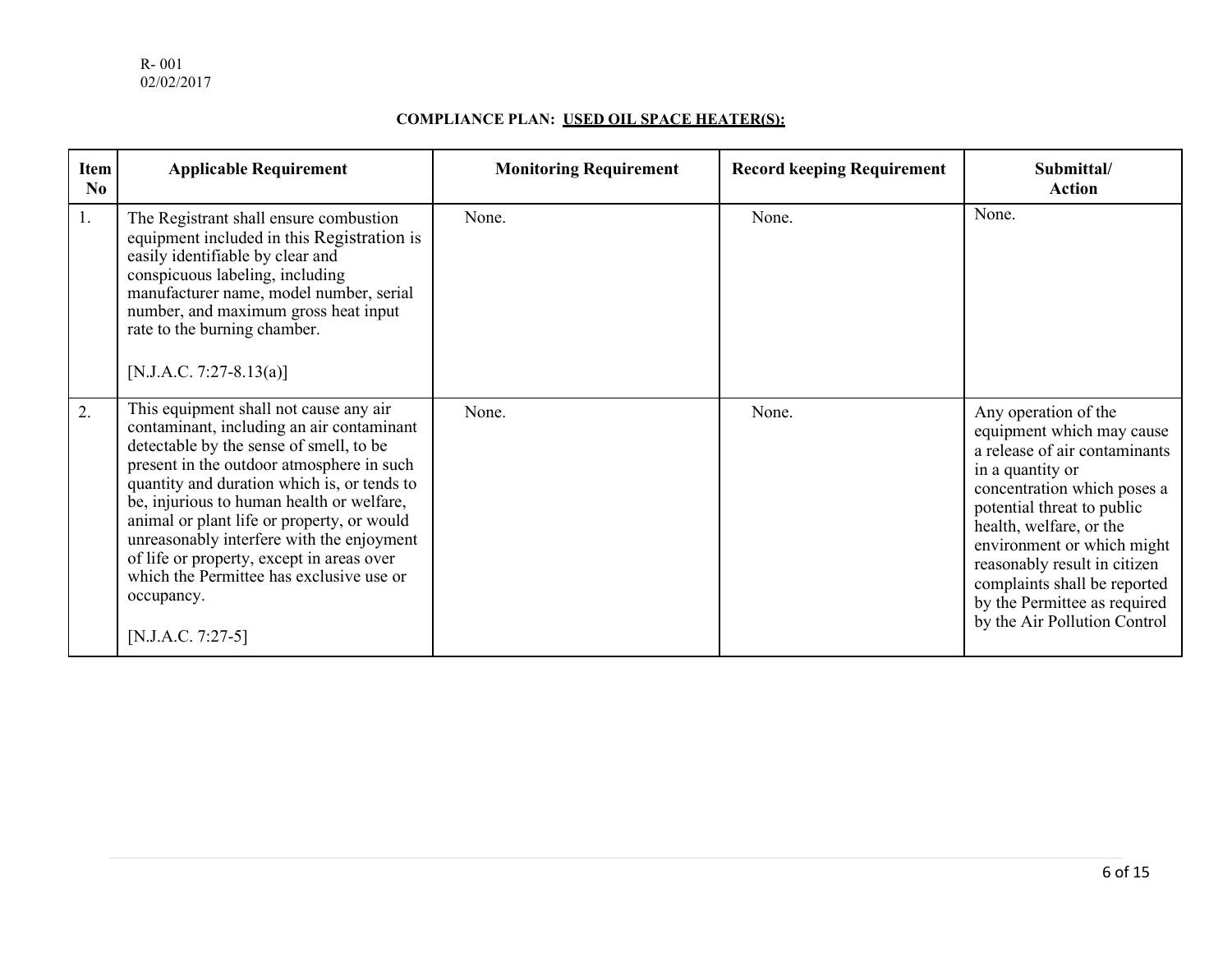| R-001      |
|------------|
| 02/02/2017 |

|                  |                                                                                                                                                                                                                                                                                                                                                                                                                                                                                                                                                  |       |       | Act. The Permittee shall<br>immediately notify the<br>Department of any non-<br>compliance by calling the<br><b>Environmental Action</b><br>Hotline at (877) 927-6337.<br>[N.J.S.A. 26:2C-19(e)] |
|------------------|--------------------------------------------------------------------------------------------------------------------------------------------------------------------------------------------------------------------------------------------------------------------------------------------------------------------------------------------------------------------------------------------------------------------------------------------------------------------------------------------------------------------------------------------------|-------|-------|--------------------------------------------------------------------------------------------------------------------------------------------------------------------------------------------------|
| $\overline{3}$ . | Maximum No. of Billable Compliance<br>Inspections $\leq$ 2 inspections. The<br>equipment covered by this permit will<br>be subject to inspection fees for the<br>maximum periodic compliance<br>inspections (as defined in N.J.A.C.<br>7:27-8.1) over the life of the Certificate,<br>after it receives final approval for a five-<br>year duration. The Permittee will be<br>invoiced for a service fee per inspection<br>pursuant to N.J.A.C. 7:27-8.6 after the<br>periodic compliance inspection is<br>conducted.<br>[N.J.A.C. 7:27-8.13(e)] | None. | None. | None.                                                                                                                                                                                            |
| 4.               | Each facility may possess only one<br>Registration (R-001) at any time.<br>[N.J.A.C. 7:27-8.13(a)]                                                                                                                                                                                                                                                                                                                                                                                                                                               | None. | None. | None.                                                                                                                                                                                            |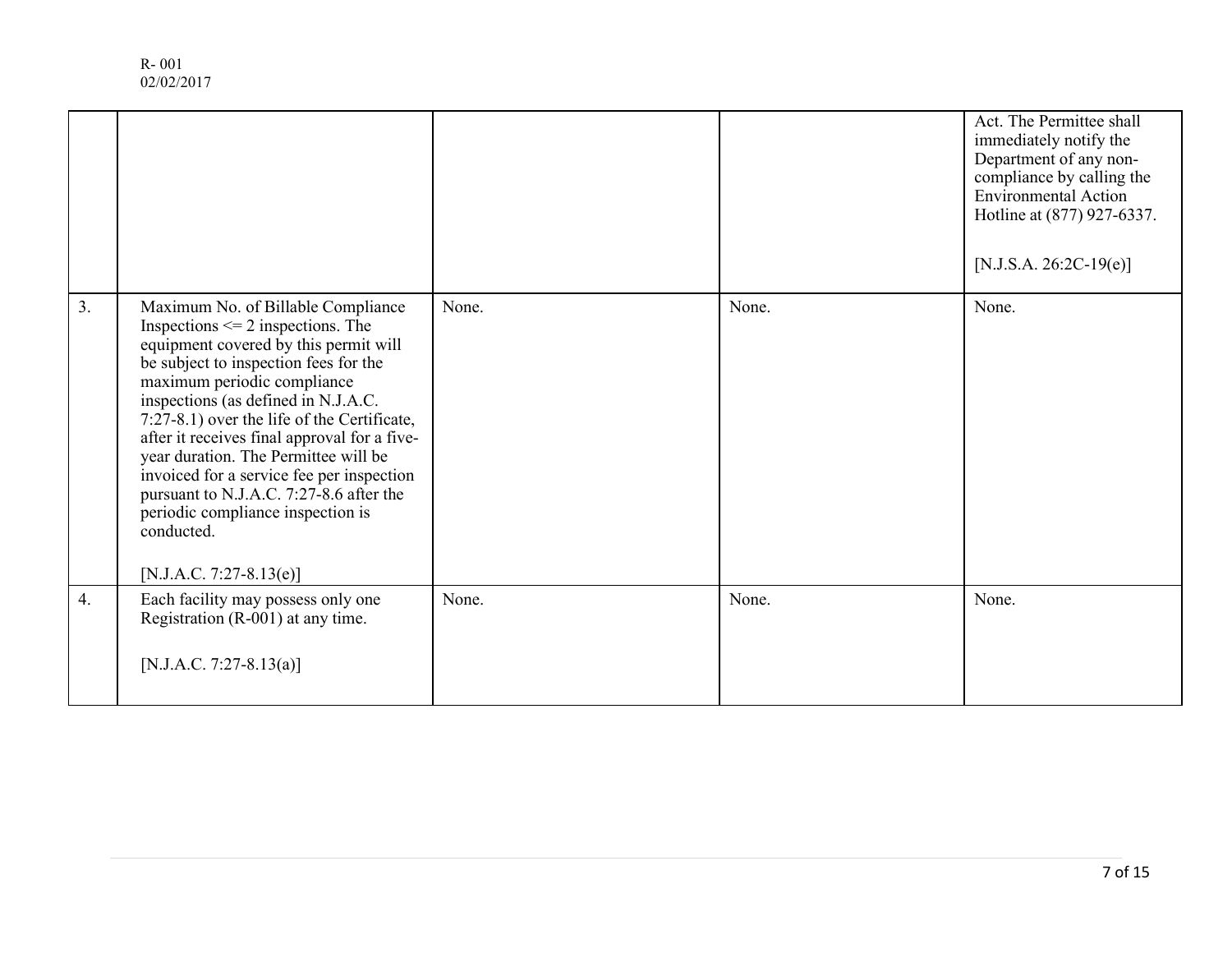| 5. | These Registration conditions shall only<br>cover used oil space heater(s) at any one<br>facility if:<br>the maximum rated heat input<br>$\bullet$<br>to the burning chamber of the<br>space heater does not exceed<br>500,000 BTU/hr.; OR<br>the combined maximum rated<br>heat input to the burning<br>chamber of all space heaters<br>does not exceed 500,000<br>BTU/hr.<br>The reason for this is that the<br>cumulative health risks from additional<br>used oil combustion would have to be<br>evaluated on a case-by-case basis by the<br>Department.<br>[N.J.A.C. 7:27-8.13(h)] | None. | None. | None. |
|----|-----------------------------------------------------------------------------------------------------------------------------------------------------------------------------------------------------------------------------------------------------------------------------------------------------------------------------------------------------------------------------------------------------------------------------------------------------------------------------------------------------------------------------------------------------------------------------------------|-------|-------|-------|
| 6. | The space heater shall be used for the<br>purpose of energy recovery only (for<br>example, space heating or hot water<br>heating).<br>[N.J.A.C. 7:27-20.3(b)1]                                                                                                                                                                                                                                                                                                                                                                                                                          | None. | None. | None. |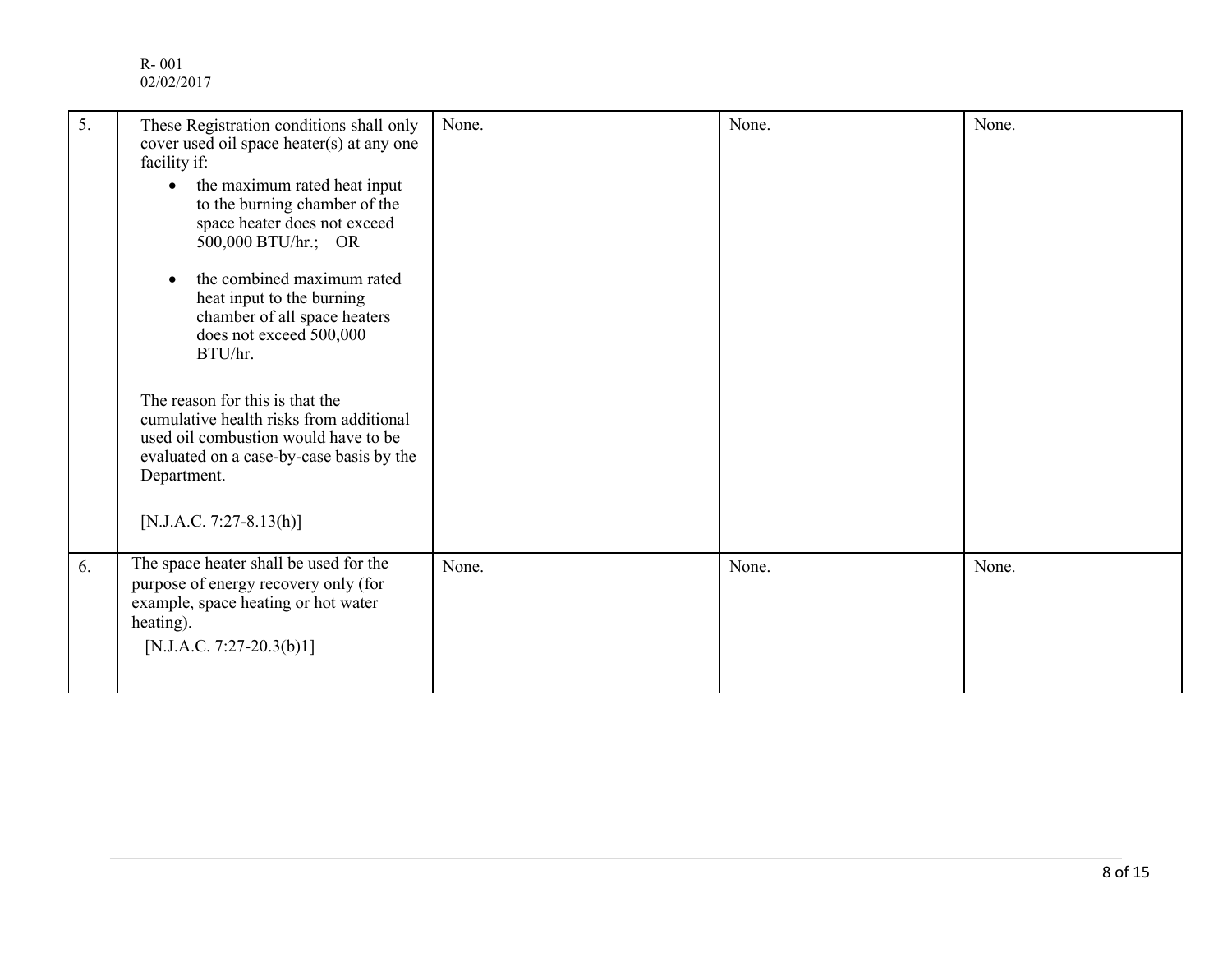| 7. | The used oil burned in the space heater<br>shall be:<br>i. Generated on-site by the owner or<br>operator of the space heater, or by<br>an agent of such person;<br>ii. Generated by a household do-it-<br>yourselfer used oil generator; OR<br>iii. Collected by do-it-yourselfer<br>used oil collection centers, such as<br>those organized by a municipality.<br>[N.J.A.C. 7:27-20.3(b)2] | None. | None. | None. |
|----|---------------------------------------------------------------------------------------------------------------------------------------------------------------------------------------------------------------------------------------------------------------------------------------------------------------------------------------------------------------------------------------------|-------|-------|-------|
| 8. | The discharge point of the stack<br>serving the space heater shall be<br>higher than the peak of the roof of<br>the building in which the space<br>heater is located and that discharge<br>point is at least 20 feet above grade.<br>[N.J.A.C. 7:27-20.3(b)5]                                                                                                                               | None. | None. | None. |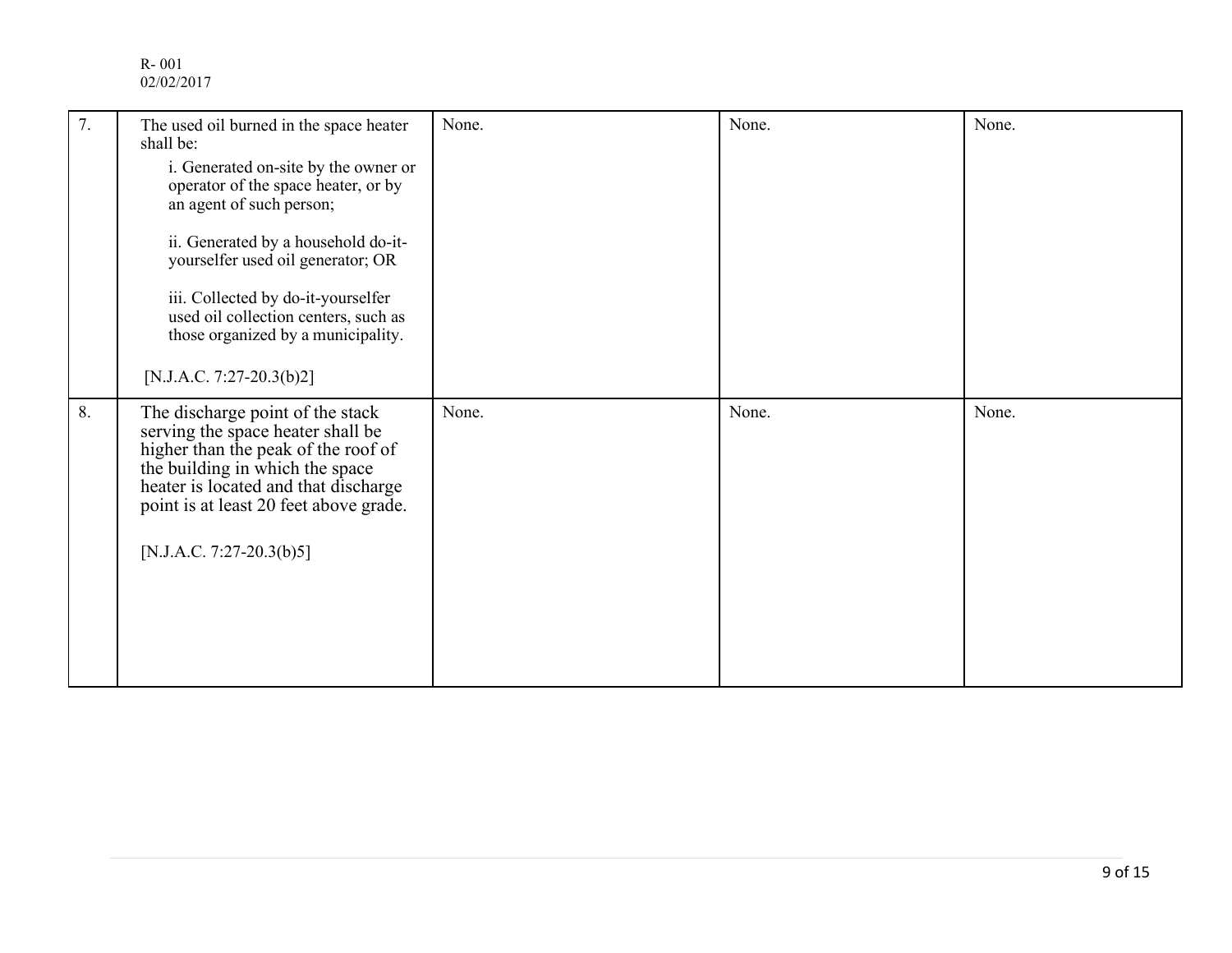| 9.0 | The used oil space heater(s) shall combust                                                       | None. | None. | None. |
|-----|--------------------------------------------------------------------------------------------------|-------|-------|-------|
|     | only used oil from conveyances that are<br>powered by an internal combustion engine,             |       |       |       |
|     | consisting of any combination of the                                                             |       |       |       |
|     | following substances: used crankcase oil,                                                        |       |       |       |
|     | used brake fluid, used transmission fluid or                                                     |       |       |       |
|     | used power steering fluid.                                                                       |       |       |       |
|     | Commercial Number 1 fuel oil (Kerosene)                                                          |       |       |       |
|     | and commercial Number 2 fuel oil (home                                                           |       |       |       |
|     | heating oil), can be blended with the used                                                       |       |       |       |
|     | oil and charged to the used oil space heater.                                                    |       |       |       |
|     | Other substances may not be added                                                                |       |       |       |
|     | to the used oil storage tank including, but                                                      |       |       |       |
|     | not limited to: antifreeze, carburetor cleaner,                                                  |       |       |       |
|     | paint thinner, paint, part degreaser solvents,<br>oil additives, gasoline, chlorinated solvents, |       |       |       |
|     | battery acid, or substances defined as                                                           |       |       |       |
|     | hazardous wastes pursuant to N.J.A.C.                                                            |       |       |       |
|     | $7:26G-5.$                                                                                       |       |       |       |
|     | The used oil brought to the facility by                                                          |       |       |       |
|     | household do-it-yourselfer used oil                                                              |       |       |       |
|     | generators shall be visually inspected prior to                                                  |       |       |       |
|     | it being charged to the used oil storage tank.                                                   |       |       |       |
|     | (It is recommended that the                                                                      |       |       |       |
|     | Registrant post written instructions in areas                                                    |       |       |       |
|     | where used oil is handled and by the used                                                        |       |       |       |
|     | oil storage tank as to what types of used oil                                                    |       |       |       |
|     | can be put in the tank. Further, it is<br>advisable to train employees who handle the            |       |       |       |
|     | used oil as to what to look for in the used oil                                                  |       |       |       |
|     | brought to the facility by household do-it-                                                      |       |       |       |
|     | yourselfer used oil generators.)                                                                 |       |       |       |
|     | [N.J.A.C. 7:27-20.3(b)3] and                                                                     |       |       |       |
|     | [N.J.A.C. 7:27-20.3(b)11]                                                                        |       |       |       |
|     |                                                                                                  |       |       |       |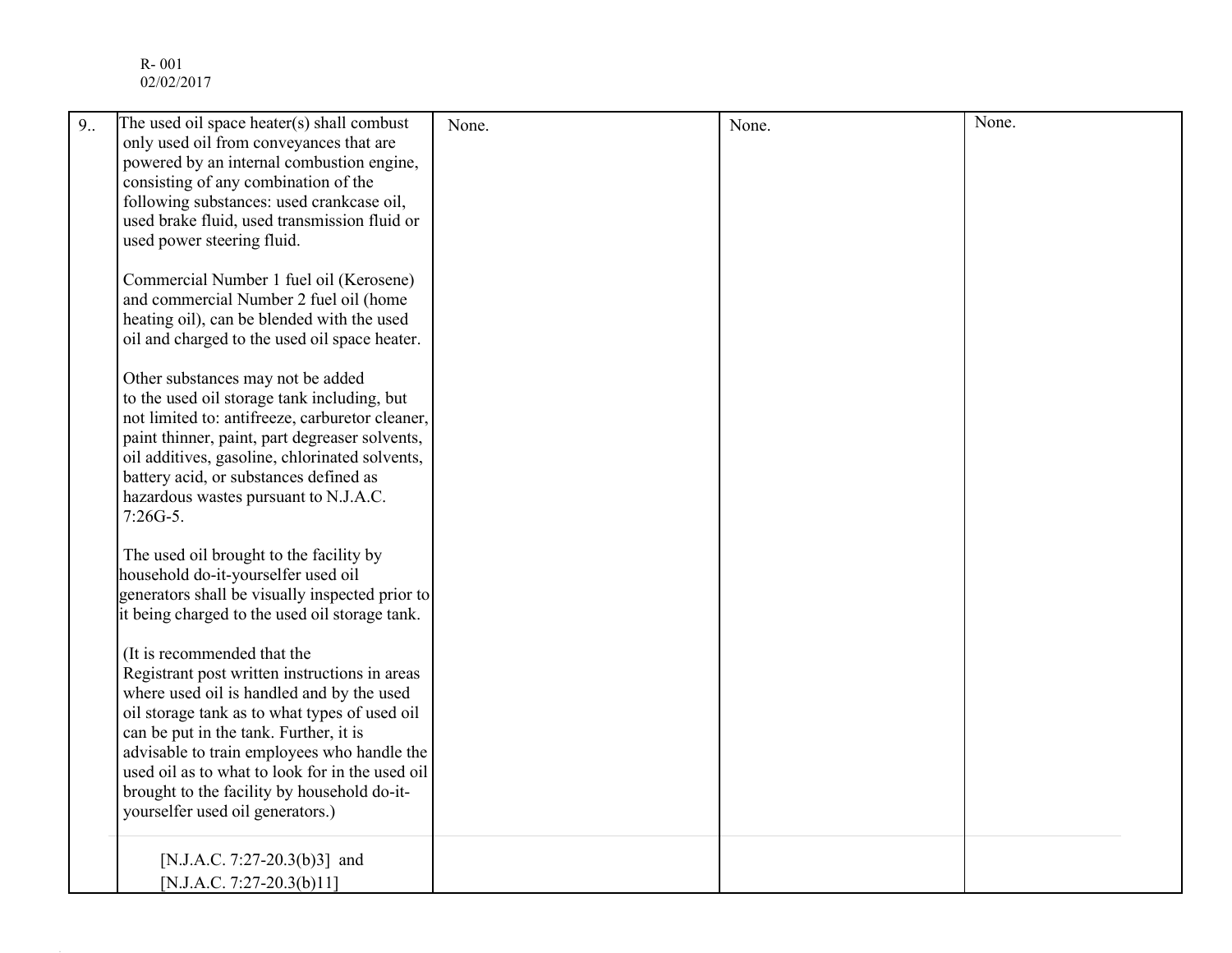| 10. | The Registrant shall adjust the<br>combustion process of the used oil space<br>heater (s) within 24 operating hours after<br>startup and annually thereafter.<br>The Registrant shall perform the<br>adjustment of the combustion process in<br>accordance with the specific procedures<br>as follows:<br>i. Adjusting the air-to-fuel ratio to the<br>manufacturer's recommended standards<br>and ensuring that it is correctly calibrated<br>and functioning properly;<br>ii. Inspecting the space heater and<br>cleaning or replacing any components of<br>the space heater(s) as necessary to<br>minimize total emissions of carbon<br>monoxide (CO).<br>[N.J.A.C. 7:27-20.3(b)8] | The Registrant shall perform the<br>adjustment of the combustion process<br>in accordance with the specific<br>procedures as follows:<br>i. Taking an exhaust stream sample<br>and analyzing it for CO and oxygen.<br>This sampling and analysis may be<br>done with a portable monitor. The<br>results of the sampling and analysis<br>shall ensure that CO emissions after<br>adjustment are no more than 100<br>ppmv, dry basis, hourly average,<br>corrected to seven percent oxygen.<br>Testing for less than one hour is<br>permitted if the CO reading is no<br>more than 100 ppmv, dry basis,<br>corrected to 7% O2 for 5 consecutive<br>minutes of operation;<br>1) The CO testing equipment shall<br>be capable of measuring and<br>recording the in-stack concentrations<br>of CO, over a range of 0 to 500 ppmv<br>with an accuracy of plus/minus five<br>percent of the reading when<br>measuring 100 ppmv;<br>2) If an exhaust stream sample exceeds<br>the CO standard of 100 ppmvd, 1-hr<br>average, corrected to 7 % O2, the used<br>oil space heater shall not be operated,<br>except for adjustment purposes, until<br>the owner or operator corrects any<br>mechanical problems, readjusts the<br>space heater, and the space heater has<br>been demonstrated to meet the carbon<br>monoxide standard of no more than 100<br>ppmvd, 1-hr average, corrected to 7%<br>O2; | Recordkeeping by manual<br>logging of parameter or storing<br>data in a computer data system<br>upon performing combustion<br>adjustments of the following<br>information for each<br>adjustment:<br>1. The dates of each adjustment<br>made to the space heater(s);<br>2. The name, title and affiliation<br>of the person who made the<br>adjustment;<br>3. Record the manufacturer and<br>model number of the portable<br>monitor used for the CO and<br>oxygen measurements including<br>all carbon monoxide and<br>oxygen readings.<br>All record shall be maintained and<br>kept on-site in a central file in a<br>permanently bound logbook or in<br>readily accessible computer<br>memories and made available for<br>inspection by the Department for<br>a period of three years after the<br>date of each record.<br>[N.J.A.C. 7:27-20.3(b)8] | None. |
|-----|---------------------------------------------------------------------------------------------------------------------------------------------------------------------------------------------------------------------------------------------------------------------------------------------------------------------------------------------------------------------------------------------------------------------------------------------------------------------------------------------------------------------------------------------------------------------------------------------------------------------------------------------------------------------------------------|----------------------------------------------------------------------------------------------------------------------------------------------------------------------------------------------------------------------------------------------------------------------------------------------------------------------------------------------------------------------------------------------------------------------------------------------------------------------------------------------------------------------------------------------------------------------------------------------------------------------------------------------------------------------------------------------------------------------------------------------------------------------------------------------------------------------------------------------------------------------------------------------------------------------------------------------------------------------------------------------------------------------------------------------------------------------------------------------------------------------------------------------------------------------------------------------------------------------------------------------------------------------------------------------------------------------------------------------------------------------------------------------|---------------------------------------------------------------------------------------------------------------------------------------------------------------------------------------------------------------------------------------------------------------------------------------------------------------------------------------------------------------------------------------------------------------------------------------------------------------------------------------------------------------------------------------------------------------------------------------------------------------------------------------------------------------------------------------------------------------------------------------------------------------------------------------------------------------------------------------------------------|-------|
|-----|---------------------------------------------------------------------------------------------------------------------------------------------------------------------------------------------------------------------------------------------------------------------------------------------------------------------------------------------------------------------------------------------------------------------------------------------------------------------------------------------------------------------------------------------------------------------------------------------------------------------------------------------------------------------------------------|----------------------------------------------------------------------------------------------------------------------------------------------------------------------------------------------------------------------------------------------------------------------------------------------------------------------------------------------------------------------------------------------------------------------------------------------------------------------------------------------------------------------------------------------------------------------------------------------------------------------------------------------------------------------------------------------------------------------------------------------------------------------------------------------------------------------------------------------------------------------------------------------------------------------------------------------------------------------------------------------------------------------------------------------------------------------------------------------------------------------------------------------------------------------------------------------------------------------------------------------------------------------------------------------------------------------------------------------------------------------------------------------|---------------------------------------------------------------------------------------------------------------------------------------------------------------------------------------------------------------------------------------------------------------------------------------------------------------------------------------------------------------------------------------------------------------------------------------------------------------------------------------------------------------------------------------------------------------------------------------------------------------------------------------------------------------------------------------------------------------------------------------------------------------------------------------------------------------------------------------------------------|-------|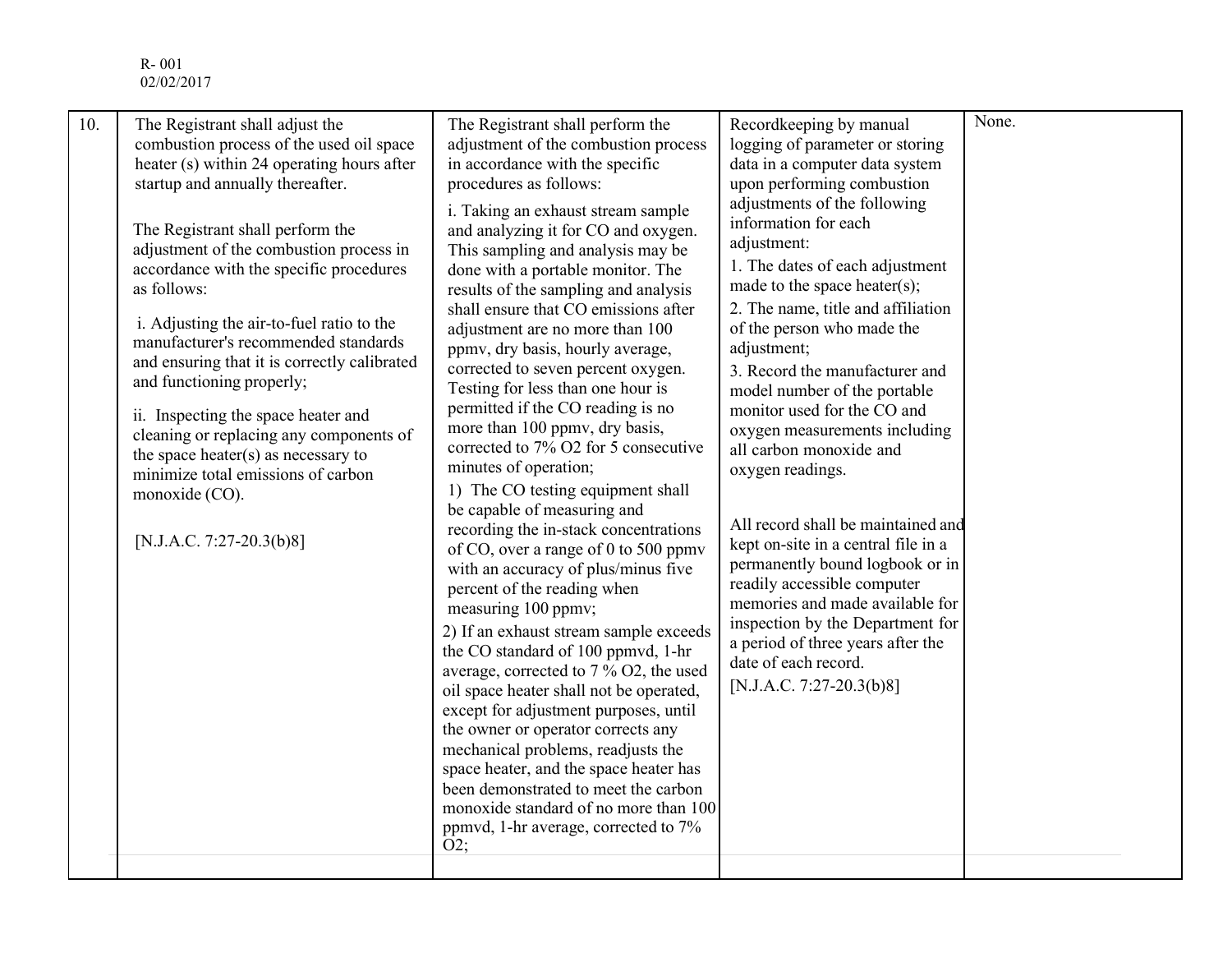|  | ii. Ensuring the exhaust emissions at<br>the stack do not contain visible<br>particulate emission.                                                                                                                    |  |
|--|-----------------------------------------------------------------------------------------------------------------------------------------------------------------------------------------------------------------------|--|
|  | If the sample taken exceeds the CO<br>standard of 100 ppmv, dry basis,<br>corrected to 7% O2, 1-hr average, no<br>violation shall occur if the space<br>heater continues to be operated only<br>as is outlined above. |  |
|  | [N.J.A.C. 7:27-20.3(b)8] and<br>[N.J.A.C. 7:27-20.3(b)9]                                                                                                                                                              |  |
|  |                                                                                                                                                                                                                       |  |
|  |                                                                                                                                                                                                                       |  |
|  |                                                                                                                                                                                                                       |  |
|  |                                                                                                                                                                                                                       |  |
|  |                                                                                                                                                                                                                       |  |
|  |                                                                                                                                                                                                                       |  |
|  |                                                                                                                                                                                                                       |  |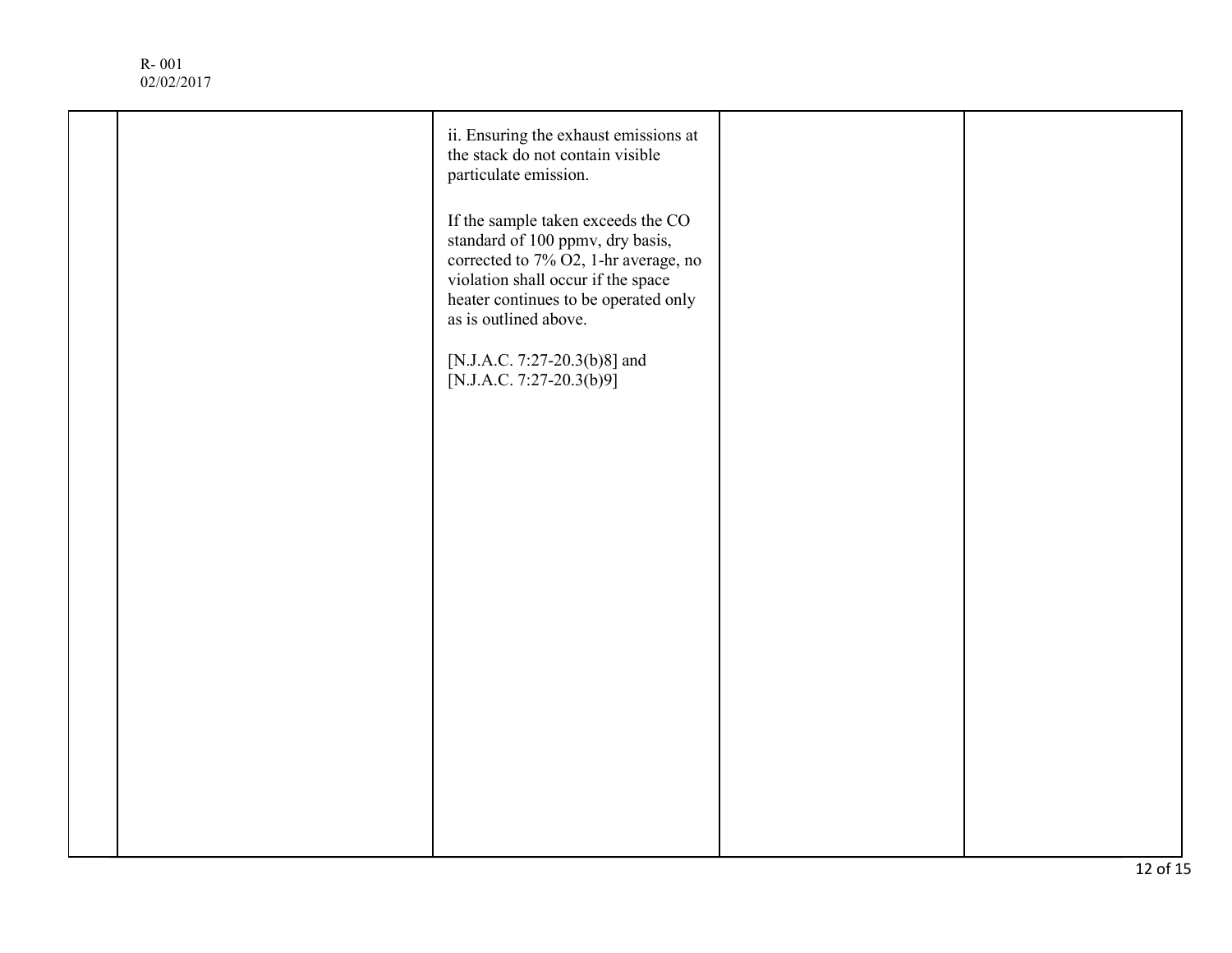R- 001 01/2020

| 11. | The space heater shall be listed and tested<br>by a nationally recognized laboratory in<br>accordance with standards equivalent to<br>the Underwriters Laboratory, Incorporated<br>296A Standard for Safety, UL296A<br>"Waste Oil Burning Air Heating<br>Appliances" or Canadian Standards<br>Association--CSA Standard B140.4-1974<br>(R1991)--Oil Fired Warm Air Furnaces<br>and FBL Notice Number 72 Requirements<br>for Appliances Burning Used Oil in an<br>Atomizing Burner. This listing shall be<br>documented by the manufacturer of the | None | None | None |
|-----|---------------------------------------------------------------------------------------------------------------------------------------------------------------------------------------------------------------------------------------------------------------------------------------------------------------------------------------------------------------------------------------------------------------------------------------------------------------------------------------------------------------------------------------------------|------|------|------|
|     | used oil space heater(s) and provided to the<br>registrant.                                                                                                                                                                                                                                                                                                                                                                                                                                                                                       |      |      |      |
|     | [N.J.A.C. 7:27-20.3(b)6]                                                                                                                                                                                                                                                                                                                                                                                                                                                                                                                          |      |      |      |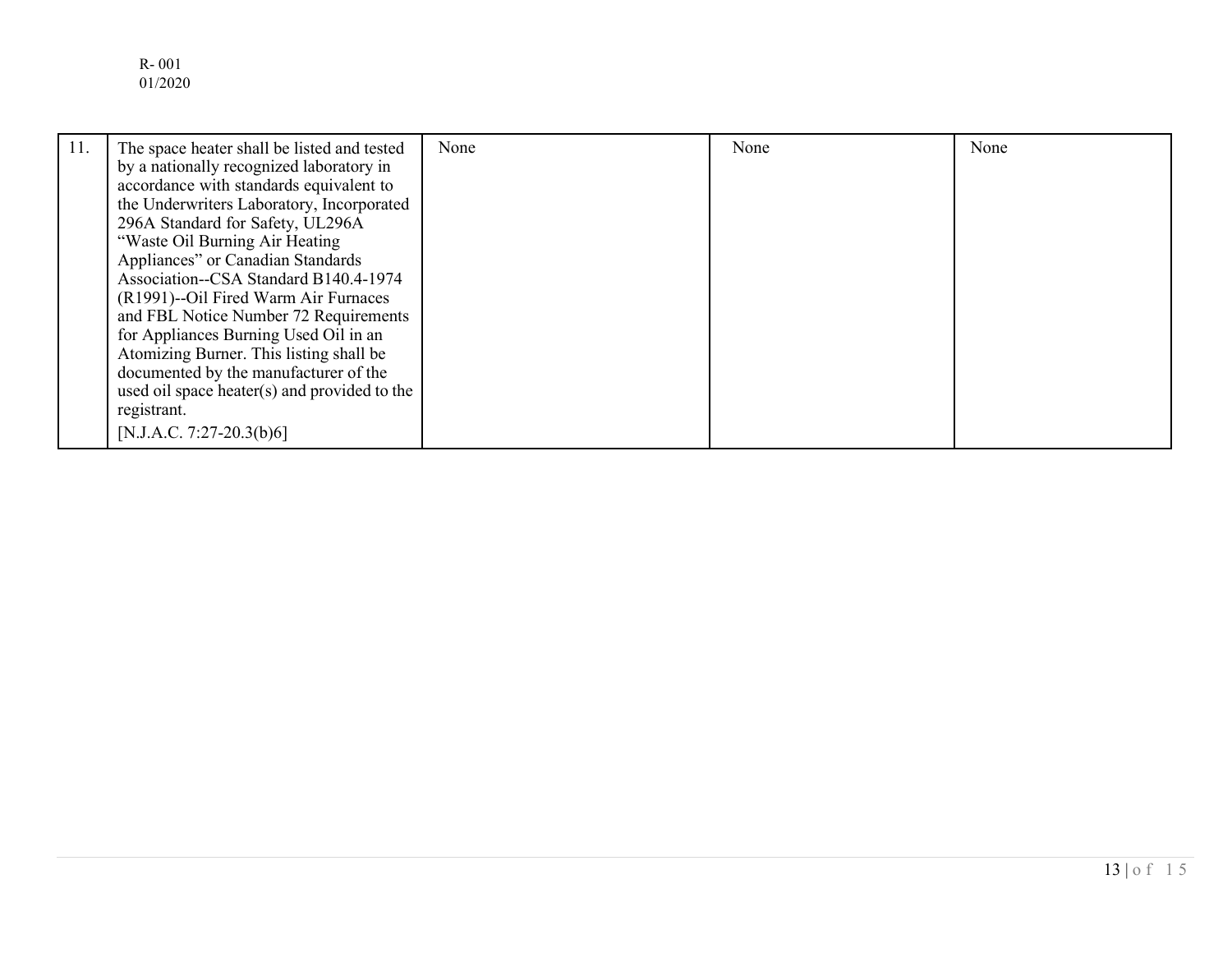R- 001 01/2020

| 12. | The space heater shall not be operated in a<br>manner which will cause visible emissions,<br>exclusive of visible condensed water<br>vapor, except for a period of no more than<br>three minutes in any consecutive 30<br>minute period.<br>[N.J.A.C. 7:27-20.3(b)10] | Monitored by visual determination<br>upon occurrence of event. The<br>Registrant shall conduct visual opacity<br>inspections during daylight hours<br>(certified opacity reader not necessary).<br>Visual inspections shall consist of a<br>visual survey to identify if the stack has<br>visible emissions other than condensed<br>water vapor. If visible emissions are<br>observed, the following measures shall<br>be implemented:<br>1. The operator manual shall be<br>referred to for corrective<br>measures, and the corrective<br>actions taken shall be recorded;<br>Except for adjustment purposes,<br>2.<br>the used oil space heater(s) shall<br>not be operated after visible<br>emissions are observed, until the<br>owner or operator corrects any<br>mechanical problems, readjusts<br>the air-to-fuel ratio, if necessary,<br>and the space heater has been<br>demonstrated to meet the no<br>visible emission standard.<br>[N.J.A.C. 7:27-20.3(b)10] | The Registrant shall maintain<br>records including the following;<br>The determination of<br>presence of visible<br>emissions, if any;<br>any corrective action<br>taken.<br>All records shall be maintained<br>and kept on-site in a central file<br>in a permanently bound logbook<br>or in readily accessible computer<br>memories and made available for<br>inspection by the Department for<br>a period of three years after the<br>date of each record.<br>[N.J.A.C. 7:27-20.3(b)10] | Any operation of the<br>equipment which may cause<br>visible emissions which<br>might reasonably result in<br>citizen complaints shall be<br>reported by the Permittee as<br>required by the Air Pollution<br>Control Act. The Permittee<br>shall immediately notify the<br>Department of any non-<br>compliance by calling the<br><b>Environmental Action</b><br>Hotline at (877) 927-6337.<br>[N.J.A.C. 7:27-20.3(b)14] |
|-----|-----------------------------------------------------------------------------------------------------------------------------------------------------------------------------------------------------------------------------------------------------------------------|-------------------------------------------------------------------------------------------------------------------------------------------------------------------------------------------------------------------------------------------------------------------------------------------------------------------------------------------------------------------------------------------------------------------------------------------------------------------------------------------------------------------------------------------------------------------------------------------------------------------------------------------------------------------------------------------------------------------------------------------------------------------------------------------------------------------------------------------------------------------------------------------------------------------------------------------------------------------------|--------------------------------------------------------------------------------------------------------------------------------------------------------------------------------------------------------------------------------------------------------------------------------------------------------------------------------------------------------------------------------------------------------------------------------------------------------------------------------------------|---------------------------------------------------------------------------------------------------------------------------------------------------------------------------------------------------------------------------------------------------------------------------------------------------------------------------------------------------------------------------------------------------------------------------|
|-----|-----------------------------------------------------------------------------------------------------------------------------------------------------------------------------------------------------------------------------------------------------------------------|-------------------------------------------------------------------------------------------------------------------------------------------------------------------------------------------------------------------------------------------------------------------------------------------------------------------------------------------------------------------------------------------------------------------------------------------------------------------------------------------------------------------------------------------------------------------------------------------------------------------------------------------------------------------------------------------------------------------------------------------------------------------------------------------------------------------------------------------------------------------------------------------------------------------------------------------------------------------------|--------------------------------------------------------------------------------------------------------------------------------------------------------------------------------------------------------------------------------------------------------------------------------------------------------------------------------------------------------------------------------------------------------------------------------------------------------------------------------------------|---------------------------------------------------------------------------------------------------------------------------------------------------------------------------------------------------------------------------------------------------------------------------------------------------------------------------------------------------------------------------------------------------------------------------|